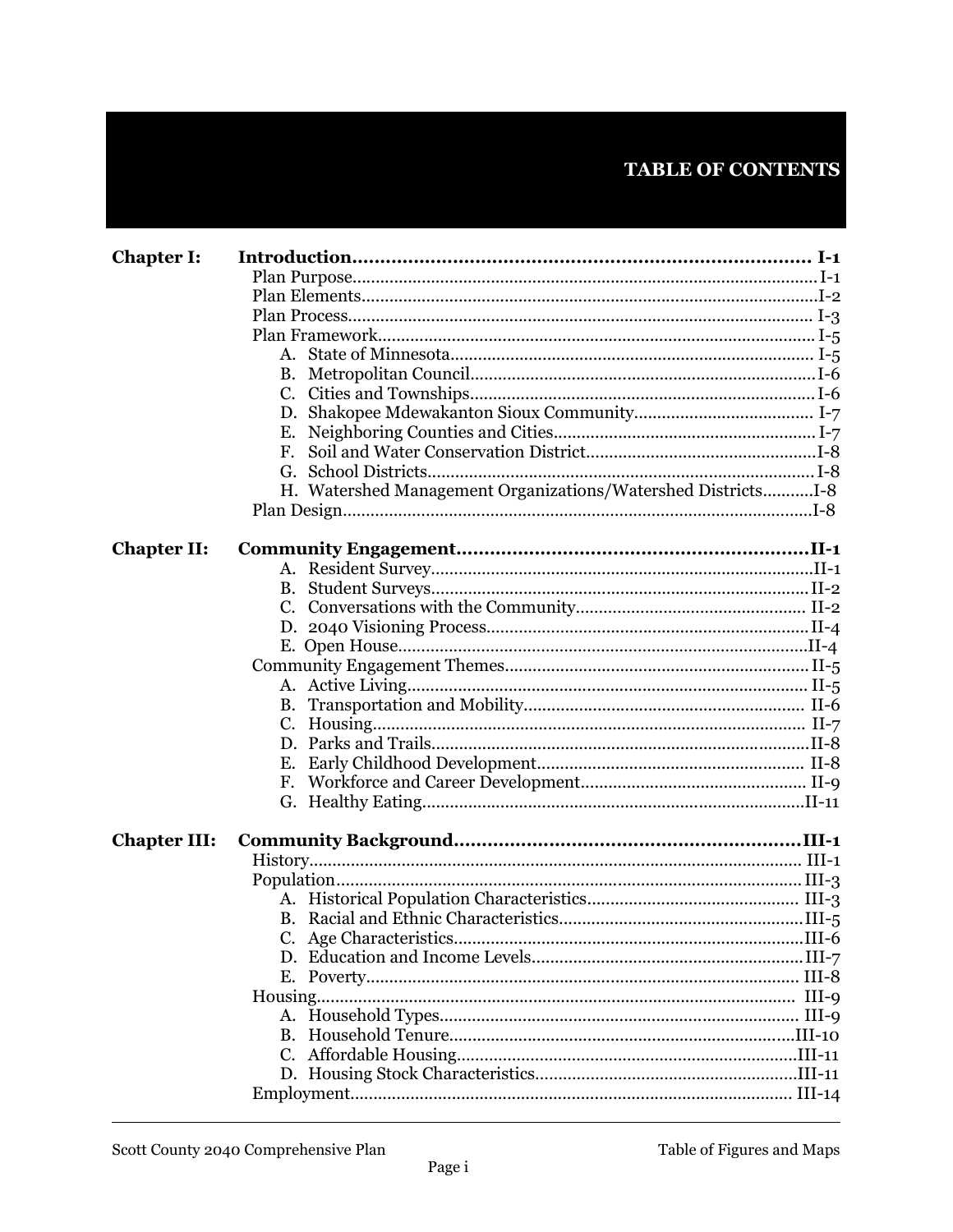| <b>Chapter IV:</b> |                                                               |  |
|--------------------|---------------------------------------------------------------|--|
|                    |                                                               |  |
|                    |                                                               |  |
|                    |                                                               |  |
|                    |                                                               |  |
| <b>Chapter V:</b>  |                                                               |  |
|                    |                                                               |  |
|                    |                                                               |  |
|                    |                                                               |  |
|                    |                                                               |  |
|                    |                                                               |  |
|                    |                                                               |  |
|                    |                                                               |  |
|                    |                                                               |  |
|                    |                                                               |  |
|                    |                                                               |  |
|                    |                                                               |  |
|                    |                                                               |  |
|                    |                                                               |  |
|                    |                                                               |  |
|                    |                                                               |  |
|                    |                                                               |  |
|                    |                                                               |  |
|                    |                                                               |  |
|                    |                                                               |  |
|                    |                                                               |  |
|                    |                                                               |  |
|                    |                                                               |  |
|                    | D. Commercial & Industrial Planning Designation V-43          |  |
|                    |                                                               |  |
|                    |                                                               |  |
|                    | Projected Demand/Comparison with 2030 Land Use Plan V-48      |  |
|                    | Relationship with Adjacent and Overlapping Plans: Conformity, |  |
|                    | Consistency and Compatibility with Regional Framework V-50    |  |
|                    | Land Use and Growth Management Implementation Strategies V-51 |  |
|                    |                                                               |  |
|                    |                                                               |  |
|                    |                                                               |  |
|                    | Е.                                                            |  |
|                    | F.                                                            |  |
|                    |                                                               |  |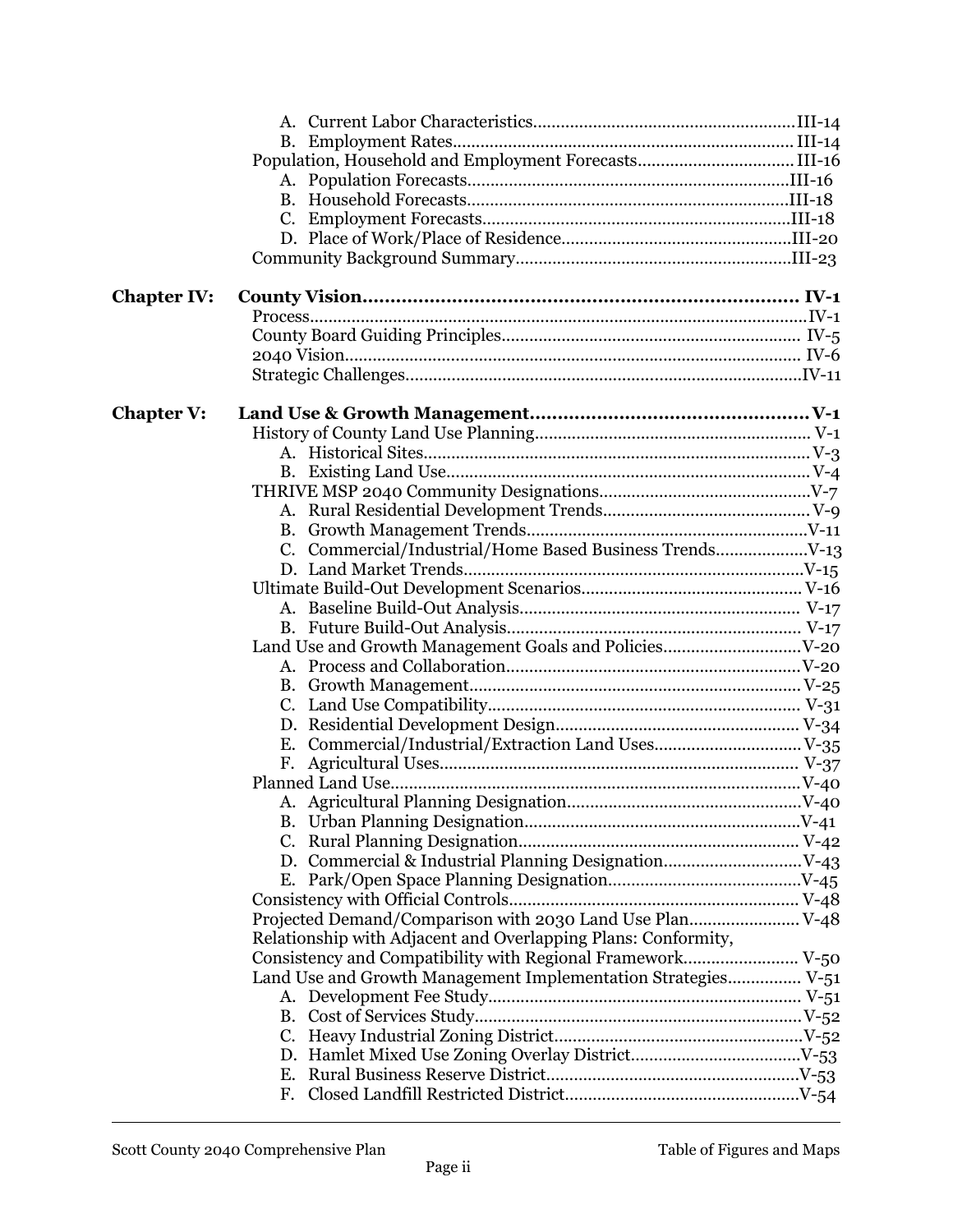| <b>Chapter VI:</b>  |                                                                   |         |
|---------------------|-------------------------------------------------------------------|---------|
|                     |                                                                   |         |
|                     |                                                                   |         |
|                     |                                                                   |         |
|                     | B. Relationship of this Plan to the Metropolitan System VI-2      |         |
|                     |                                                                   |         |
|                     |                                                                   |         |
|                     |                                                                   |         |
|                     |                                                                   |         |
|                     |                                                                   |         |
|                     |                                                                   |         |
|                     |                                                                   |         |
|                     |                                                                   |         |
|                     |                                                                   |         |
|                     |                                                                   |         |
|                     |                                                                   |         |
|                     |                                                                   |         |
|                     |                                                                   |         |
|                     | L.                                                                |         |
|                     |                                                                   |         |
|                     |                                                                   |         |
|                     |                                                                   |         |
|                     |                                                                   |         |
|                     |                                                                   |         |
|                     |                                                                   |         |
|                     |                                                                   |         |
|                     | Future Land Use/Access and Future Functional Classification VI-38 |         |
|                     |                                                                   |         |
|                     |                                                                   |         |
|                     |                                                                   |         |
|                     |                                                                   |         |
|                     |                                                                   |         |
|                     |                                                                   |         |
|                     |                                                                   |         |
|                     |                                                                   |         |
|                     | F.                                                                |         |
|                     | Alt. Modes of Transportation Goal, Policies, and Strategies       | $VI-67$ |
|                     |                                                                   |         |
|                     |                                                                   |         |
|                     |                                                                   |         |
|                     | Transportation Planning Goal, Policies, and Strategies VI-76      |         |
| <b>Chapter VII:</b> |                                                                   |         |
|                     |                                                                   |         |
|                     |                                                                   |         |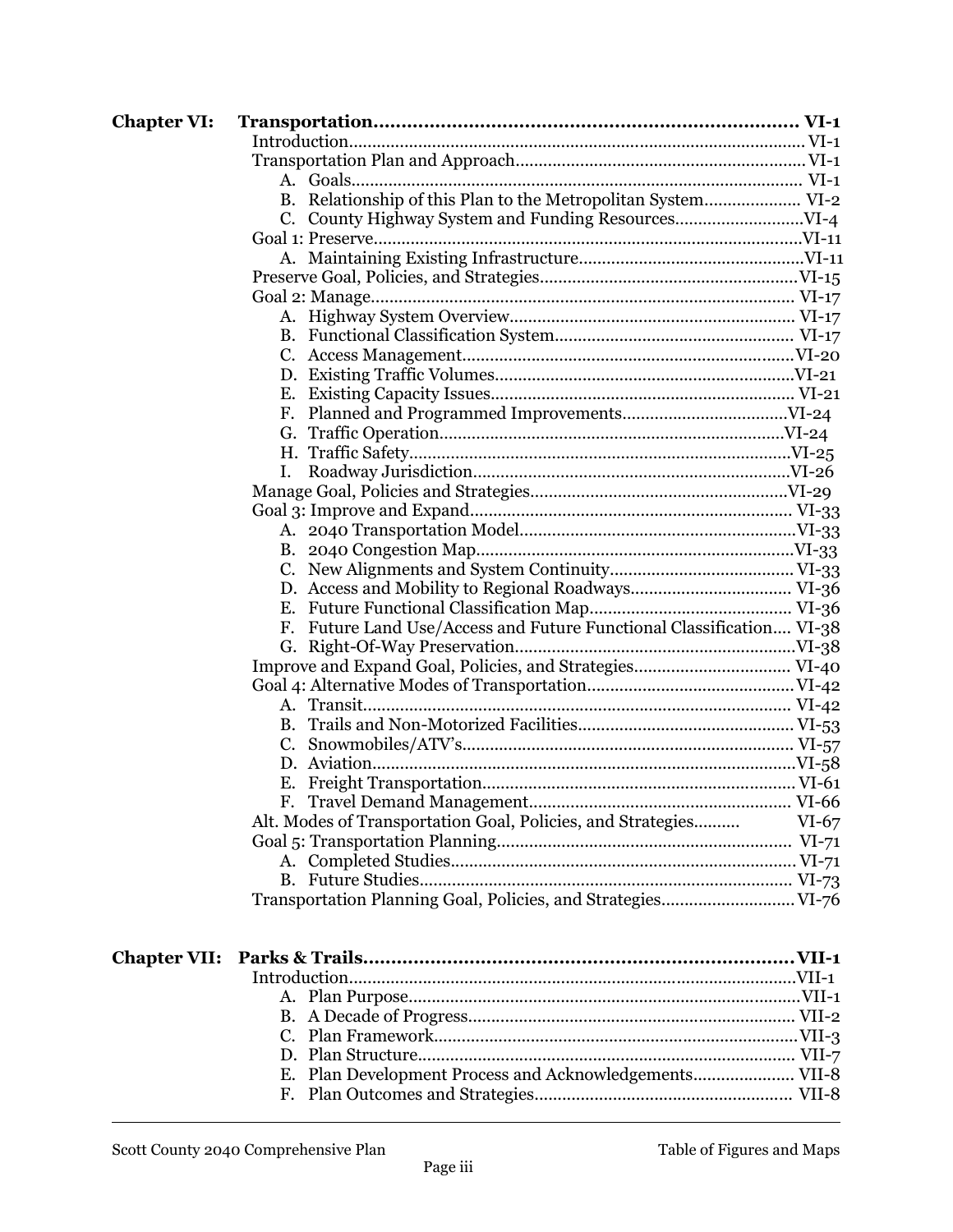| Е. |  |
|----|--|
| F. |  |
|    |  |
|    |  |
| L. |  |
|    |  |
|    |  |
|    |  |
|    |  |
|    |  |
|    |  |
|    |  |
|    |  |
|    |  |
|    |  |
|    |  |
|    |  |
|    |  |
|    |  |
|    |  |
|    |  |
|    |  |
|    |  |
|    |  |
|    |  |
|    |  |
|    |  |
|    |  |
|    |  |
|    |  |
|    |  |
|    |  |
|    |  |
|    |  |
|    |  |
|    |  |
|    |  |
|    |  |
|    |  |
|    |  |
|    |  |
|    |  |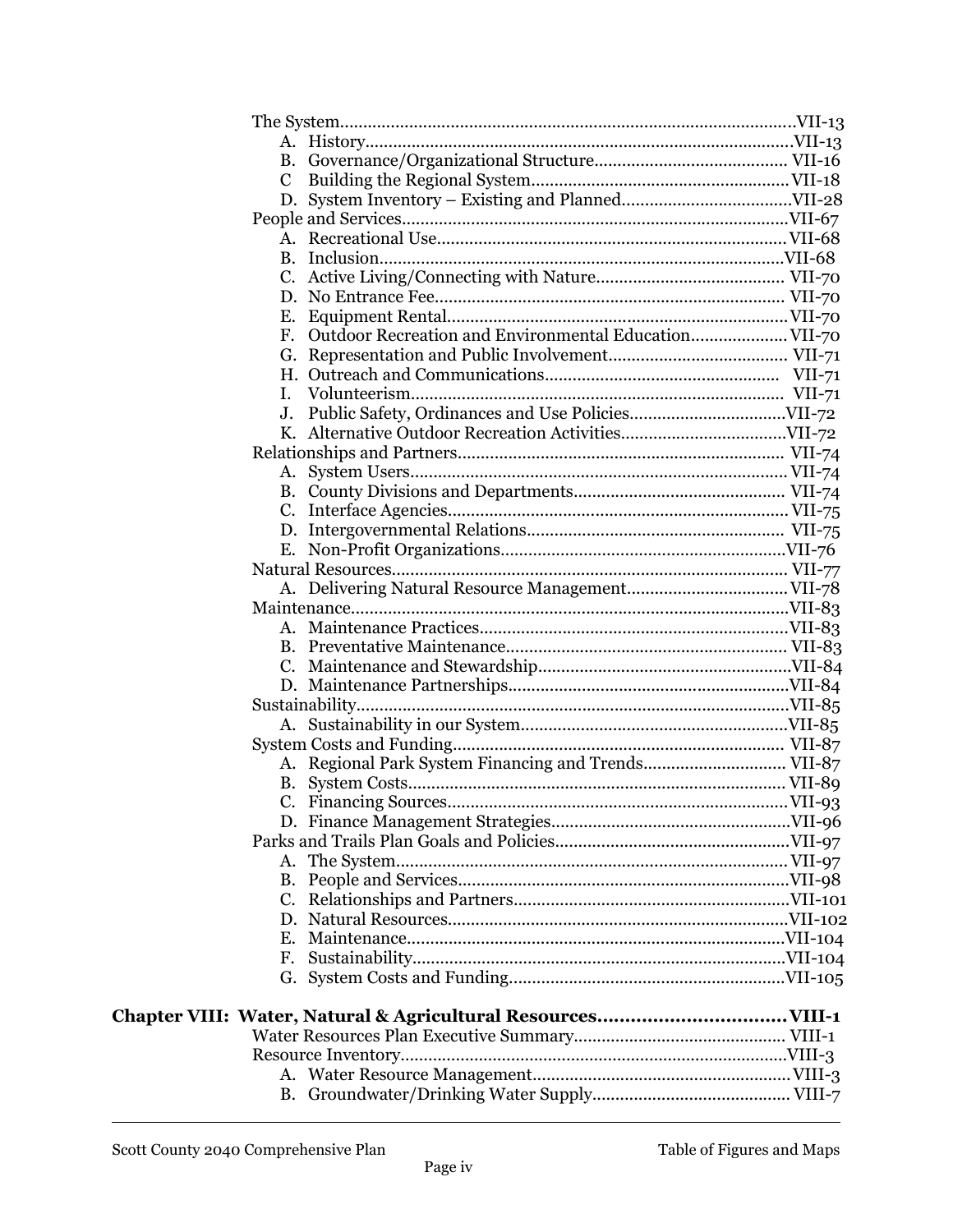| <b>Chapter IX:</b> | Housing |  |
|--------------------|---------|--|
|                    |         |  |
|                    |         |  |
|                    |         |  |
|                    |         |  |
|                    |         |  |
|                    |         |  |
|                    |         |  |
| <b>Chapter X:</b>  |         |  |
|                    |         |  |
|                    |         |  |
|                    |         |  |
|                    |         |  |
|                    |         |  |
|                    |         |  |
|                    |         |  |
|                    |         |  |
|                    |         |  |
|                    |         |  |
|                    |         |  |
|                    |         |  |
|                    |         |  |
|                    |         |  |
|                    |         |  |
|                    |         |  |
|                    |         |  |
|                    |         |  |
| <b>Chapter XI:</b> |         |  |
|                    |         |  |
|                    |         |  |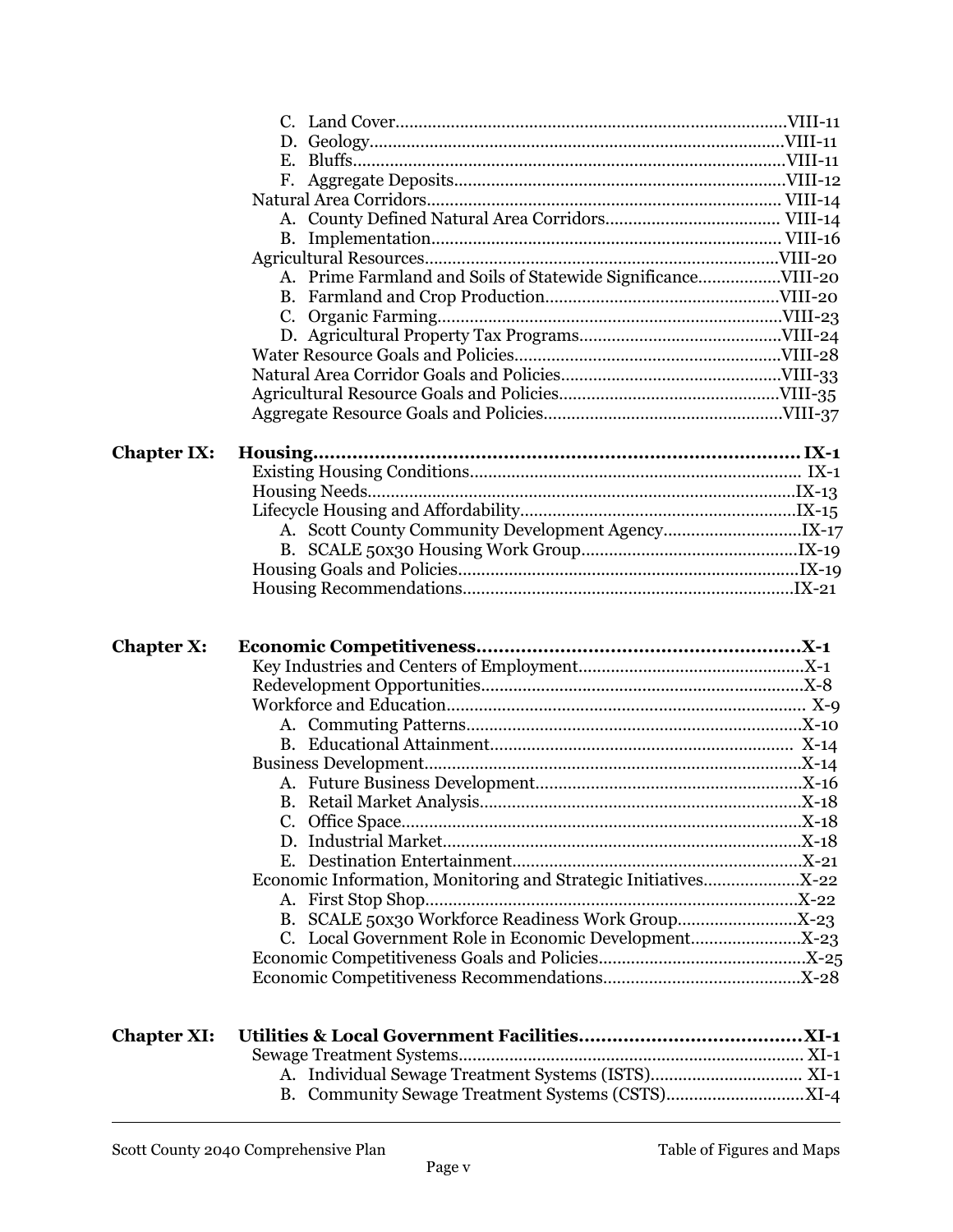|                    | C. Municipal or Regional Sanitary Sewer Service XI-6     |  |
|--------------------|----------------------------------------------------------|--|
|                    |                                                          |  |
|                    |                                                          |  |
|                    |                                                          |  |
|                    |                                                          |  |
|                    |                                                          |  |
|                    |                                                          |  |
|                    |                                                          |  |
|                    |                                                          |  |
|                    |                                                          |  |
|                    |                                                          |  |
|                    |                                                          |  |
| <b>Chapter IX:</b> |                                                          |  |
|                    |                                                          |  |
|                    |                                                          |  |
|                    |                                                          |  |
|                    |                                                          |  |
|                    |                                                          |  |
|                    |                                                          |  |
|                    |                                                          |  |
|                    |                                                          |  |
|                    |                                                          |  |
|                    |                                                          |  |
|                    |                                                          |  |
|                    |                                                          |  |
|                    |                                                          |  |
|                    |                                                          |  |
|                    |                                                          |  |
|                    |                                                          |  |
|                    |                                                          |  |
|                    |                                                          |  |
|                    |                                                          |  |
|                    |                                                          |  |
|                    |                                                          |  |
|                    |                                                          |  |
|                    |                                                          |  |
|                    | B. SCALE 50x30 Educational Preparedness Work GroupXII-22 |  |
|                    |                                                          |  |
|                    |                                                          |  |
|                    |                                                          |  |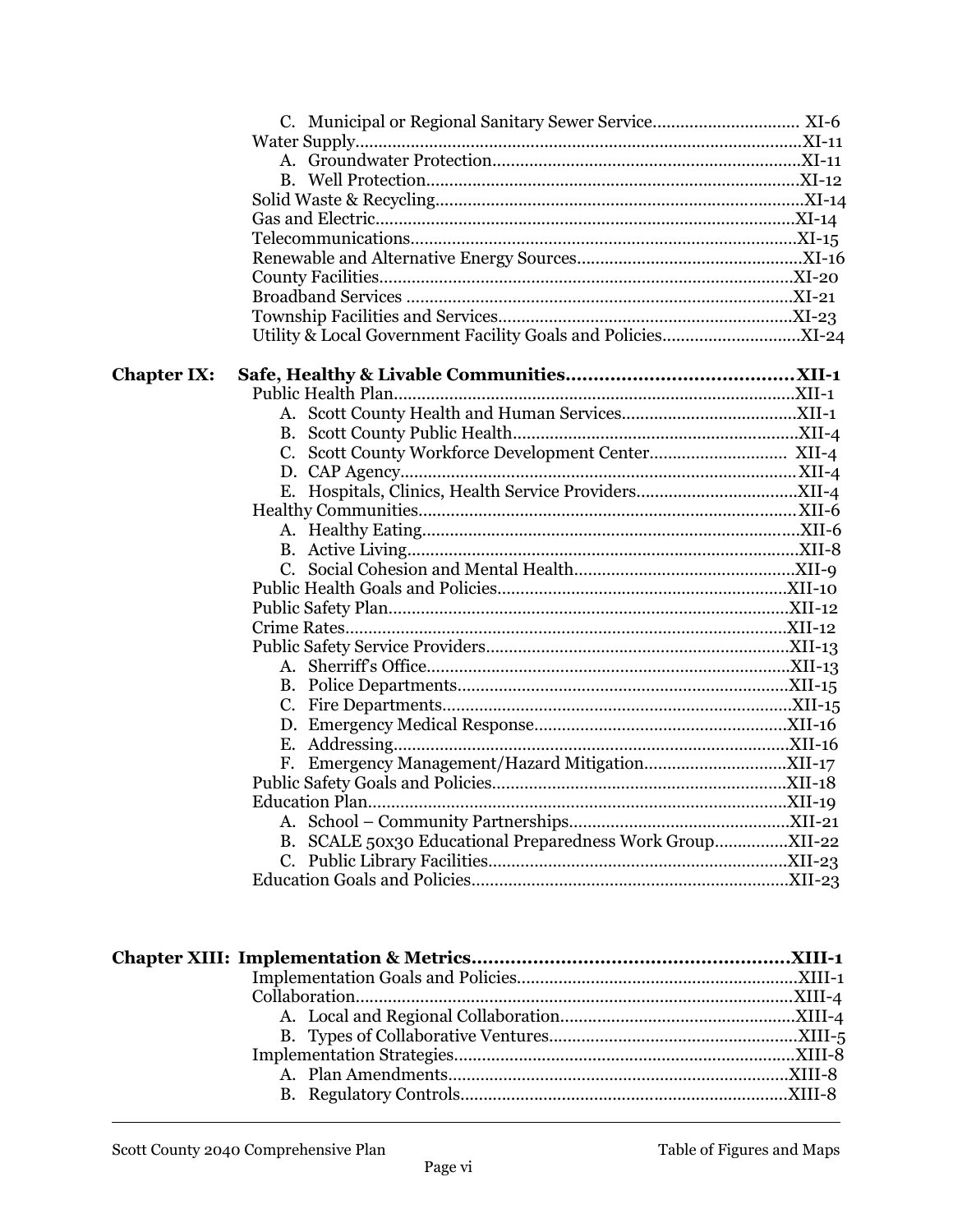### **Appendix A: Transportation Appendices**

- A1 2040 Traffic Modeling Report, SRF Consulting Group
- A2 Cost Participation Policy
- A3 Minimum Access Spacing Guidelines
- A4 Road Jurisdiction Transfer

#### **Appendix B: Water, Natural & Agricultural Resources Appendices**

Scott County 2018-2028 Water Resources Plan

#### **Appendix C: Utilities & Local Government Facilities Appendices**

Scott County Subsurface Sewage Treatment Ordinance No. 4

#### **Appendix D: Implementation & Metrics Appendices**

Scott County Capital Improvement Program (CIP)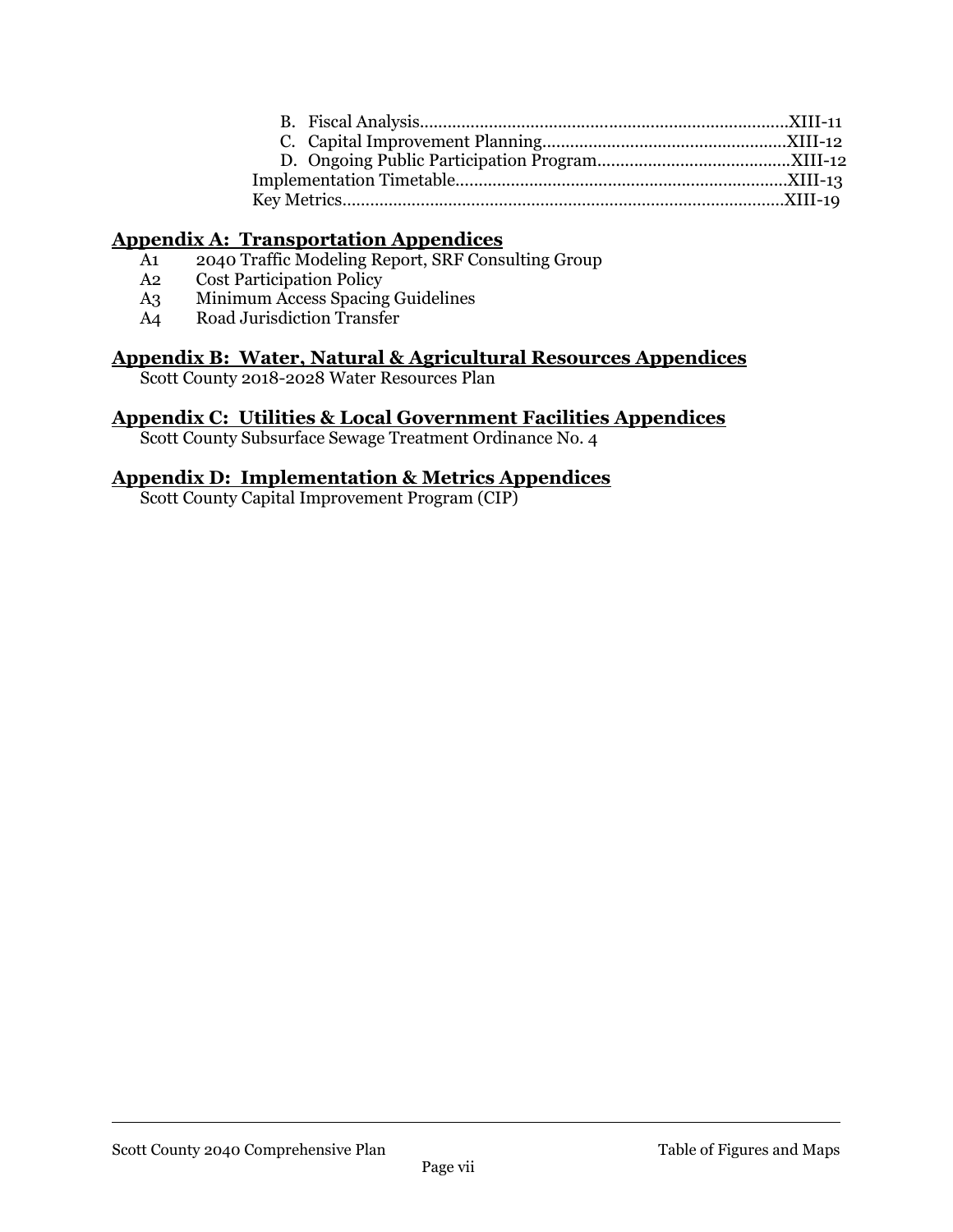## **TABLE OF FIGURES AND MAPS**

| Figure #      |               | <b>Figure or Map Title</b>                                              | <b>Page</b> |
|---------------|---------------|-------------------------------------------------------------------------|-------------|
| Map I-1       |               |                                                                         |             |
| Figure II-1   |               |                                                                         |             |
| Figure III-1  |               |                                                                         |             |
| Map III-2     |               | Municipal Boundary Exp. and Pop. Growth, 1955 to 2005III-4              |             |
| Figure III-3  |               |                                                                         |             |
| Figure III-4  |               |                                                                         |             |
| Figure III-5  |               |                                                                         |             |
| Figure III-6  |               |                                                                         |             |
| Figure III-7  |               | Median Household Income by Submarket, 2015 and 2020 III-8               |             |
| Figure III-8  |               |                                                                         |             |
| Figure III-9  |               |                                                                         |             |
| Figure III-10 |               | (KPI) Proportion of Households Paying 30%+ of Income for Housing III-11 |             |
| Figure III-11 |               |                                                                         |             |
| Figure III-12 |               |                                                                         |             |
| Figure III-13 |               | Labor Force Characteristics by Industry, 2000 and 2014III-14            |             |
| Figure III-14 |               |                                                                         |             |
| Figure III-15 |               |                                                                         |             |
| Figure III-16 |               |                                                                         |             |
| Figure III-17 |               |                                                                         |             |
| Figure III-18 |               |                                                                         |             |
| Figure III-19 |               | Employment Growth Projections by Industry, 2014 to 2024III-20           |             |
|               | Figure III-20 | (KPI) Percent of Local Labor Force Who Live and Work in CountyIII-21    |             |
| Figure III-21 |               | Commuting Inflow/Outflow Characteristics, 2014III-22                    |             |
|               | Figure III-22 | Bedroom Community - Jobs to Household Balance, 1990 to 2040III-22       |             |
| Figure IV-1   |               |                                                                         |             |
| Figure IV-2   |               |                                                                         |             |
| Figure IV-3   |               |                                                                         |             |
| Figure IV-4   |               |                                                                         |             |
| Figure V-1    |               |                                                                         |             |
| Figure V-2    |               |                                                                         |             |
| Map $V-3$     |               |                                                                         |             |
| Map $V-4$     |               |                                                                         |             |
| Figure V-5    |               |                                                                         |             |
| Figure V-6    |               |                                                                         |             |
| Figure V-7    |               |                                                                         |             |
| Figure V-8    |               |                                                                         |             |
| Figure V-9    |               |                                                                         |             |
| Figure V-10   |               | Top Ten Conditional/Interim Use Permit Categories, 2006 to 2017V-14     |             |
| Figure V-11   |               |                                                                         |             |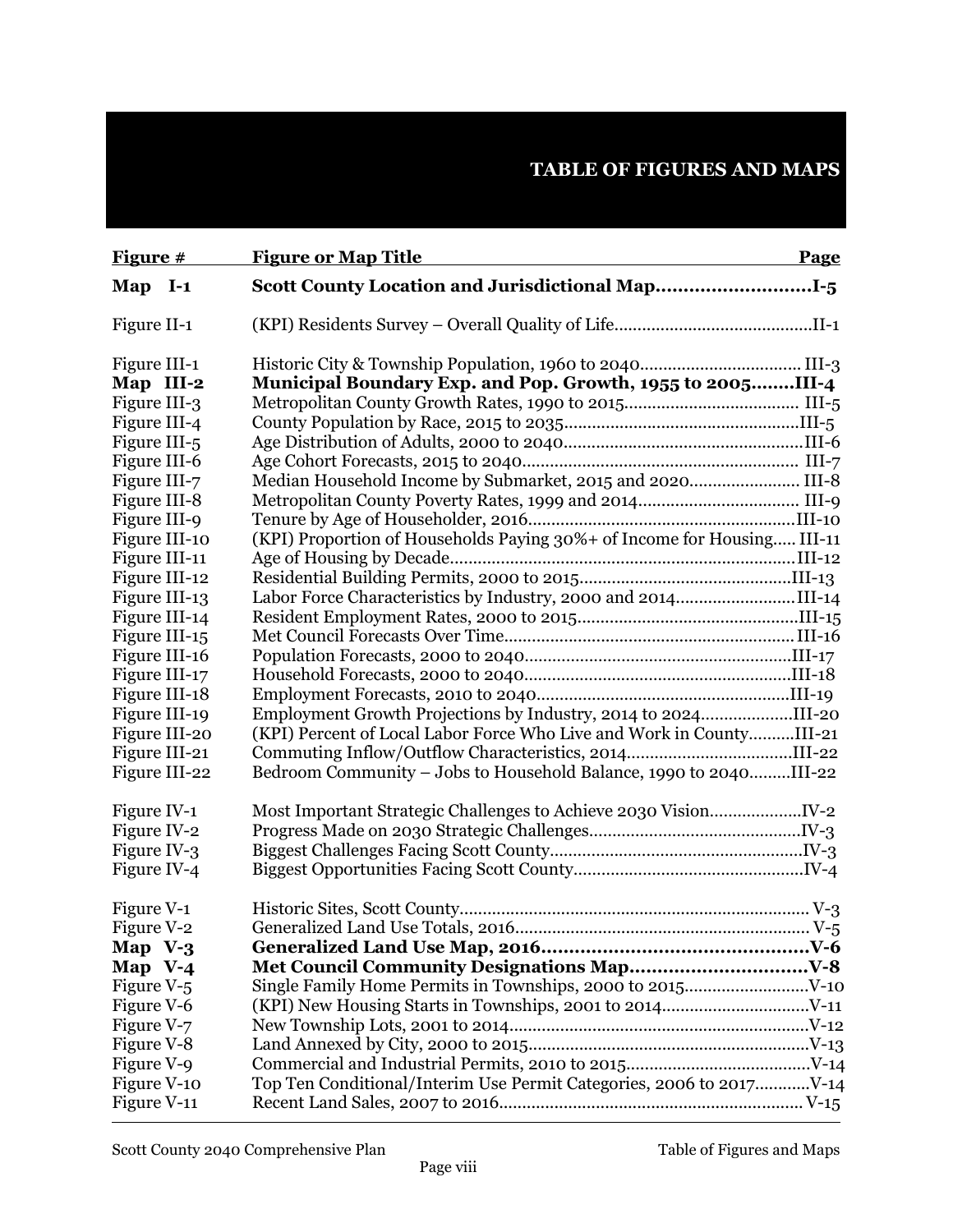| Figure $#$   | <u>Figure or Map Title</u>                                                | <b>Page</b> |
|--------------|---------------------------------------------------------------------------|-------------|
| Map $V-12$   |                                                                           |             |
| Figure V-14  |                                                                           |             |
| Map $V-15$   |                                                                           |             |
| Figure V-16  |                                                                           |             |
| Figure V-17  |                                                                           |             |
|              |                                                                           |             |
| Figure VI-1  |                                                                           |             |
| Figure VI-2  |                                                                           |             |
| Figure VI-3  |                                                                           |             |
| Figure VI-4  |                                                                           |             |
| Map VI-5     |                                                                           |             |
| Figure VI-6  |                                                                           |             |
| Map VI-7     |                                                                           |             |
| Figure VI-8  | Relationship Between Functional Classification, Mobility, and AccessVI-20 |             |
| Figure VI-9  |                                                                           |             |
| Figure VI-10 |                                                                           |             |
| Figure VI-11 |                                                                           |             |
| Map VI-12    |                                                                           |             |
| Figure VI-13 |                                                                           |             |
| Map $VI-14$  |                                                                           |             |
| Map $VI-15$  |                                                                           |             |
| Map VI-16    |                                                                           |             |
| Map $VI-17$  | <b>Unprogrammed Roadway System Needs for Continuity MapVI-35</b>          |             |
| Map VI-18    |                                                                           |             |
| Figure VI-19 |                                                                           |             |
| Map VI-20    |                                                                           |             |
| Figure VI-21 |                                                                           |             |
| Figure VI-22 |                                                                           |             |
| Map VI-23    | Transit Park & Rides, Park & Pools, & Transit Centers MapVI-44            |             |
| Figure VI-24 |                                                                           |             |
| Map VI-25    | Fixed and Express Transit Routes Serving Scott County MapVI-46            |             |
| Figure VI-26 |                                                                           |             |
| Figure VI-27 |                                                                           |             |
| Figure VI-28 |                                                                           |             |
| Figure VI-29 | Regional Transit Link On-Time Performance, 2013 to 2017VI-49              |             |
| Figure VI-30 |                                                                           |             |
| Figure VI-31 |                                                                           |             |
| Figure VI-32 | 2015 Minnesota State Rail Plan: Identified Passenger Rail ProjectsVI-51   |             |
| Figure VI-33 |                                                                           |             |
| Figure VI-34 |                                                                           |             |
| Map VI-35    | Regional Bicycle Transportation Network Map VI-56                         |             |
| Figure VI-36 |                                                                           |             |
| Map $VI-37$  |                                                                           |             |
| Map VI-38    | <b>Freight Map.</b>                                                       |             |
| Figure VI-39 |                                                                           |             |
| Figure VI-40 |                                                                           |             |
| Map VI-41    |                                                                           |             |
| Map VI-42    |                                                                           |             |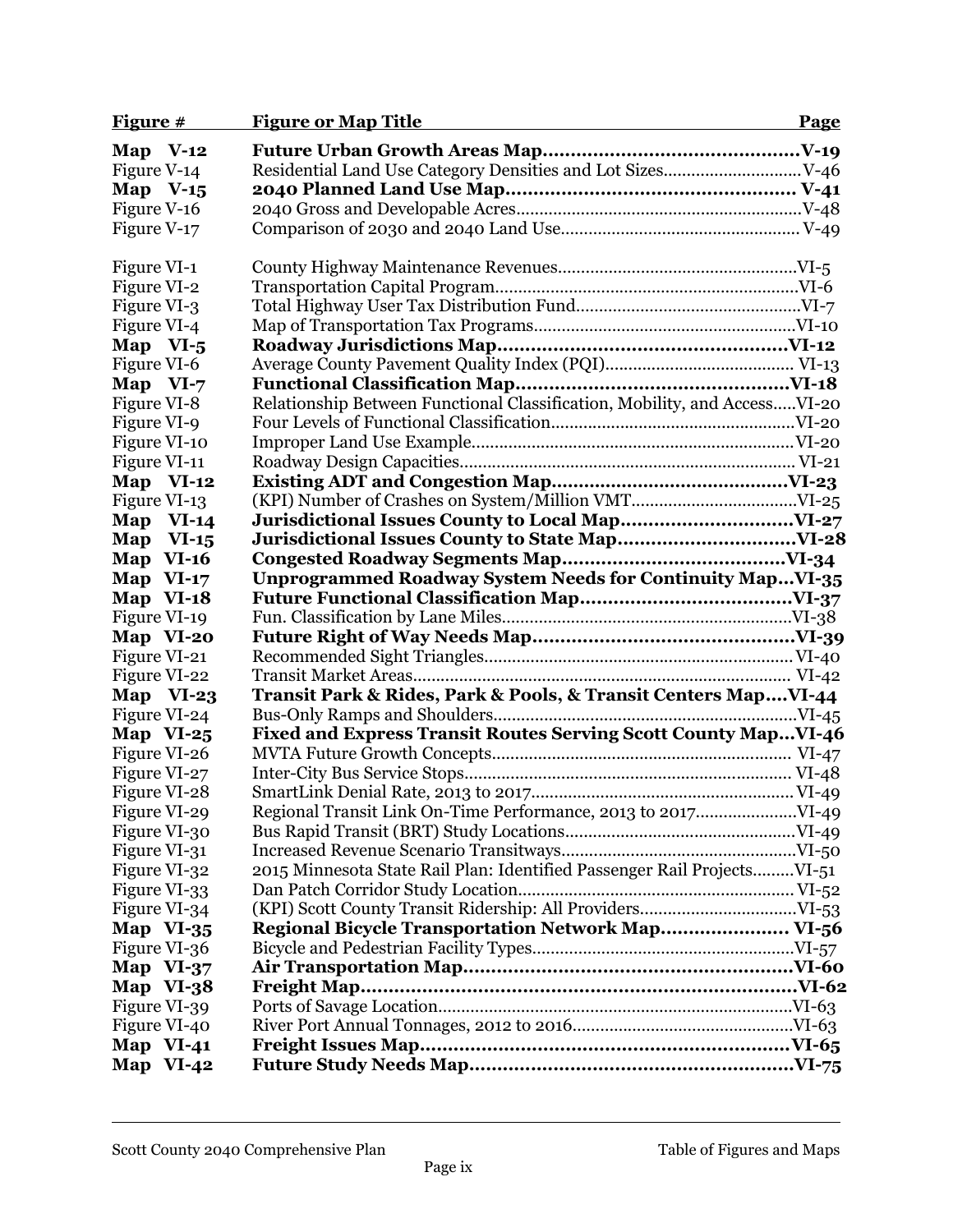| Figure $#$                     | <b>Figure or Map Title</b>                                            | Page |
|--------------------------------|-----------------------------------------------------------------------|------|
| Figure VII-1                   |                                                                       |      |
| Map VII-2                      | Scott County Regional Park and Trail System MapVII-12                 |      |
| Figure VII-3                   |                                                                       |      |
| Figure VII-4                   | Classification System for Local and Regional Park FacilitiesVII-19    |      |
| Figure VII-5                   |                                                                       |      |
| Map VII-6                      |                                                                       |      |
| Figure VII-7                   |                                                                       |      |
| Figure VII-8                   |                                                                       |      |
| Figure VII-9                   |                                                                       |      |
| Figure VII-10                  |                                                                       |      |
| Figure VII-11                  |                                                                       |      |
| Figure VII-12                  |                                                                       |      |
| Figure VII-13                  | Spring Lake Regional Park: Lakefront DevelopmentVII-43                |      |
| Figure VII-14                  |                                                                       |      |
| Figure VII-15                  |                                                                       |      |
| Figure VII-16                  |                                                                       |      |
| Figure VII-17                  |                                                                       |      |
| Figure VII-18                  |                                                                       |      |
| Figure VII-19                  | Blakeley Bluffs Regional Park Reserve Acquisition Master PlanVII-53   |      |
| Map VII-20                     |                                                                       |      |
| Map VII-21                     |                                                                       |      |
| Figure VII-22                  |                                                                       |      |
| Figure VII-23                  |                                                                       |      |
| Map VII-24                     |                                                                       |      |
| Figure VII-25                  |                                                                       |      |
| Figure VII-26                  |                                                                       |      |
| Figure VII-27<br>Figure VII-28 |                                                                       |      |
| Figure VII-29                  | Regional Park Financing Sources and Eligible Functions VII-94         |      |
| Figure VII-30                  |                                                                       |      |
|                                |                                                                       |      |
| Figure VIII-1                  |                                                                       |      |
| Map VIII-2                     |                                                                       |      |
| Figure VIII-3                  | Watershed Jurisdictions: Incorporated vs Unincorporated VIII-5        |      |
| Figure VIII-4                  |                                                                       |      |
| Figure VIII-5                  |                                                                       |      |
| Figure VIII-6                  |                                                                       |      |
| Figure VIII-7                  |                                                                       |      |
| Map VIII-8                     |                                                                       |      |
| Figure VIII-9                  |                                                                       |      |
| Map VIII-10                    |                                                                       |      |
| Map VIII-11                    | Prime Farmland and Soils of Statewide SignificanceVIII-21             |      |
| Figure VIII-12                 |                                                                       |      |
| Figure VIII-13                 |                                                                       |      |
| Figure VIII-14                 | USDA Certified Organic Farms in Scott and Surrounding CountiesVIII-23 |      |
| Figure VIII-15                 | Land Enrolled in Metropolitan Ag Preserves, 2010 to 2016VIII-25       |      |
| Map VIII-16                    | Metropolitan Ag Preserves Enrollment MapVIII-26                       |      |
| Map VIII-17                    |                                                                       |      |
| Figure VIII-18                 |                                                                       |      |
| Map VIII-19                    | 2040 Planned Land Use with Aggregate Deposit OverlayVIII-38           |      |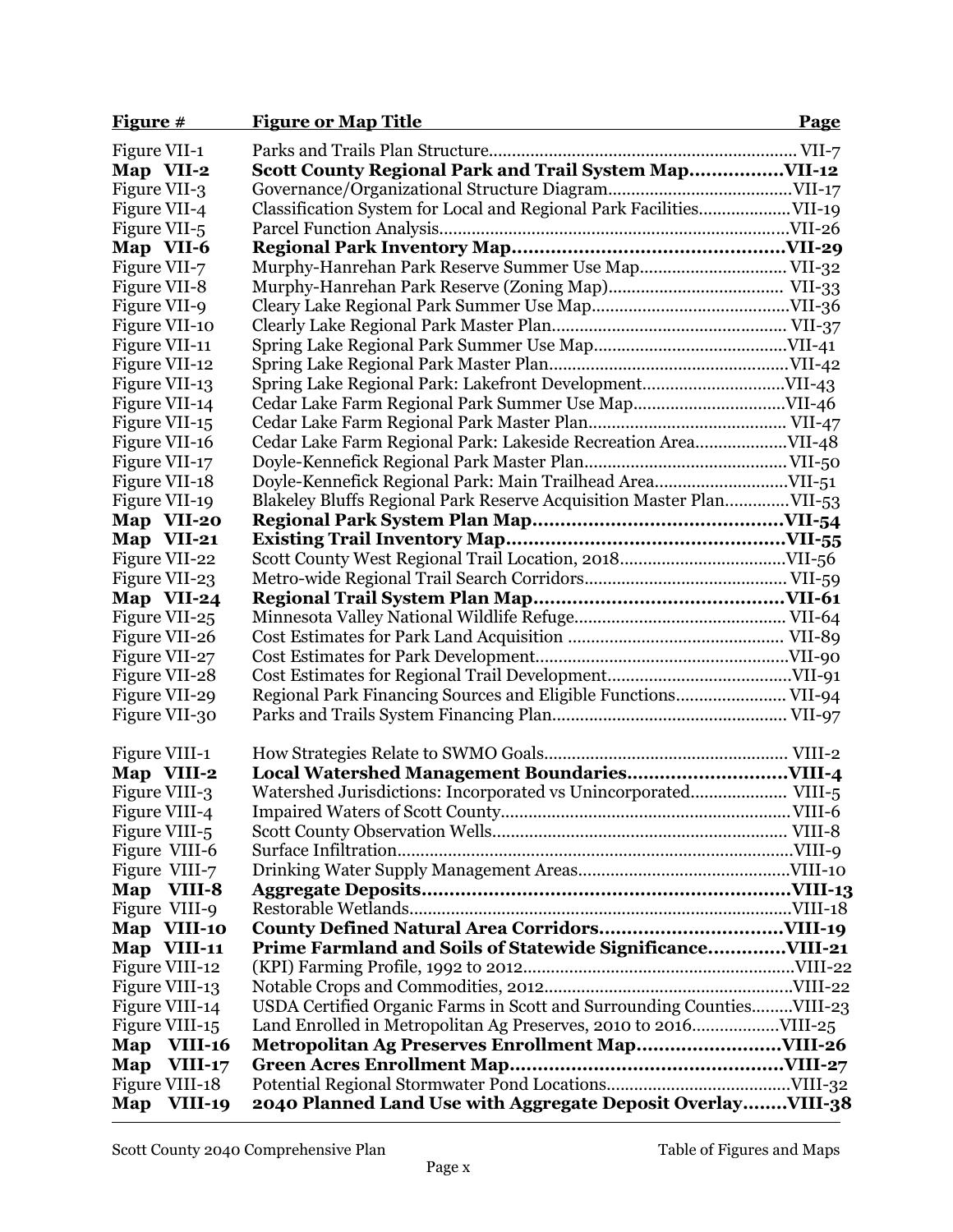| Figure #                 | <b>Figure or Map Title</b>                                               | <b>Page</b> |
|--------------------------|--------------------------------------------------------------------------|-------------|
| Figure IX-1              |                                                                          |             |
| Figure IX-2              |                                                                          |             |
| Figure IX-3              |                                                                          |             |
| Figure IX-4              |                                                                          |             |
| Figure IX-5              |                                                                          |             |
| Figure IX-6              |                                                                          |             |
| Figure IX-7              |                                                                          |             |
| Figure IX-8              |                                                                          |             |
| Figure IX-9              |                                                                          |             |
| Figure IX-10             |                                                                          |             |
| Figure IX-11             |                                                                          |             |
| Figure IX-12             |                                                                          |             |
| Figure IX-13             |                                                                          |             |
| Figure IX-14             |                                                                          |             |
| Figure IX-15             |                                                                          |             |
| Figure IX-16             |                                                                          |             |
| Map $IX-17$              | <b>Owner-Occupied Housing by Estimated Market ValueIX-12</b>             |             |
| Figure IX-19             | General Occupancy and Senior Housing Demand, 2017 to 2040IX-13           |             |
| Figure IX-20             |                                                                          |             |
| Figure IX-21             | General Occupancy Housing Demand Summary, 2017 to 2040IX-14              |             |
| Figure IX-22             |                                                                          |             |
| Figure IX-23             |                                                                          |             |
| Figure IX-24             |                                                                          |             |
| Figure IX-25             | Affordable Housing Need Allocation, Countywide, 2021 to 2030IX-16        |             |
| Figure IX-26             |                                                                          |             |
| Figure IX-27             |                                                                          |             |
| Figure X-1               |                                                                          |             |
| Figure X-2               |                                                                          |             |
| Figure X-3               |                                                                          |             |
| Figure X-4               |                                                                          |             |
|                          |                                                                          |             |
| Figure X-5               | Average Annual Wages, Scott County and Twin Cities Region X-6            |             |
| Figure X-6<br>Figure X-7 |                                                                          |             |
| Figure X-8               |                                                                          |             |
| Figure X-9               |                                                                          |             |
| Figure X-10              |                                                                          |             |
| Figure X-11              |                                                                          |             |
| Figure X-12              |                                                                          |             |
| Figure X-13              |                                                                          |             |
| Figure X-14              |                                                                          |             |
| Figure X-15              |                                                                          |             |
| Figure X-16              |                                                                          |             |
|                          |                                                                          |             |
| Figure X-17              |                                                                          |             |
| Figure X-18              | Square Footage of Commercial/Industrial Permits Issued, 2010 to 2015X-16 |             |
| Figure X-19              |                                                                          |             |
| Figure X-20              |                                                                          |             |
| Figure X-21              |                                                                          |             |
| Figure X-22              |                                                                          |             |
| Figure X-23              |                                                                          |             |